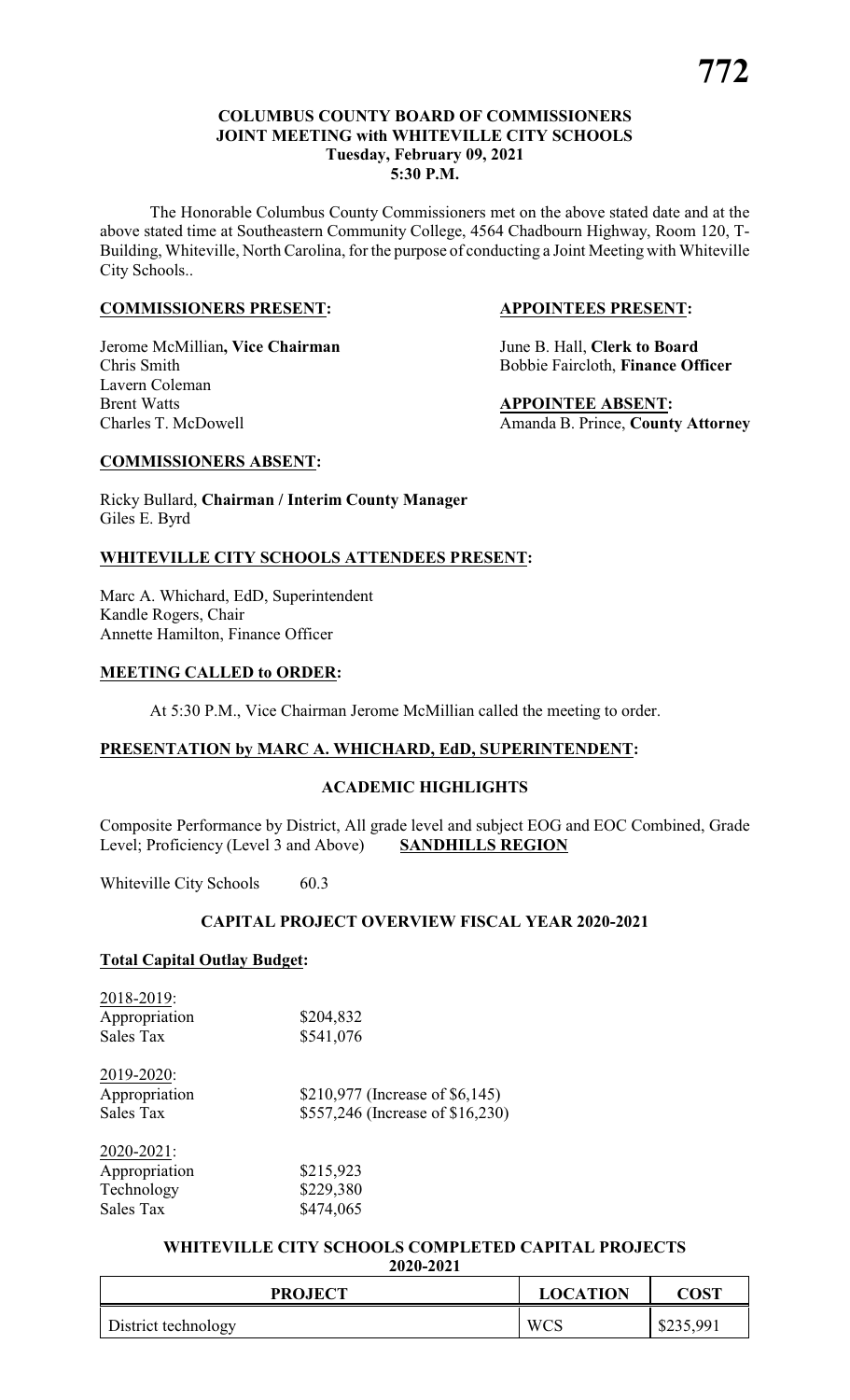| <b>PROJECT</b>                            | <b>LOCATION</b> | <b>COST</b> |
|-------------------------------------------|-----------------|-------------|
| Gym Floor Rescreening                     | WHS/CMS         | \$3,775     |
| Dry Erase Board Replacement and Install   | <b>WCS</b>      | \$6,700     |
| District Furniture Upgrades               | <b>WCS</b>      | \$4,000     |
| Traffic Island / Barrier Replacement      | <b>CSS</b>      | \$12,000    |
| Security Alarm Repair                     | CMS/EES/WPS     | \$8,000     |
| Legion Parking Lease with CCS             | <b>CCS</b>      | \$2,000     |
| Maintenance Contracted Services           |                 | \$20,000    |
| <b>HVAC Repair and Replacement</b>        | <b>WCS</b>      | \$25,000    |
| Floor Replacement / Tile Asbestos Removal | EES / WPS       | \$53,000    |
| Painting                                  | <b>WCS</b>      | \$8,000     |
| Copier Lease                              | <b>WCS</b>      | \$17,000    |
| Intercom / Security Entrance System       | WPS/EES/CMS     | \$8,000     |
| <b>TOTAL EXPE3NDITURES TO DATE:</b>       |                 | \$403,466   |

#### **WHITEVILLE CITY SCHOOLS COMPLETED PURCHASES with COUNTY SPECIAL TECHNOLOGY APPROPRIATION**

| <b>PURCHASE</b>                      | <b>COST</b>  |
|--------------------------------------|--------------|
| Chromebook Lease                     | \$110,800.10 |
| 122 Chromebooks Purchased            | \$41,823.67  |
| 30 New Desktop Computers             | \$22,499.80  |
| <b>WPS Chromebook Lease</b>          | \$10,659.67  |
| <b>Chromebook Cases</b>              | \$23,634.18  |
| <b>Offsite Google Backup Servers</b> | \$11,710.48  |
| <b>New THINKSYSTEM Servers</b>       | \$14,863.38  |

### **THANK YOU !**

#### **WHITEVILLE CITY SCHOOLS COMPLETED PURCHASES with COUNTY CARES ACT APPROPRIATION**

| <b>PURCHASE</b>             | <b>COST</b>  |
|-----------------------------|--------------|
| 338 Chromebooks Purchased   | \$103,610.93 |
| <b>Document Cameras</b>     | \$4,575.74   |
| <b>Chromebook Cases</b>     | \$274.08     |
| Ipad Cases                  | \$4,338.26   |
| <b>Hand Sanitizer</b>       | \$18,609.94  |
| <b>Anti-Bacterial Wipes</b> | \$14,252.19  |
| Spray Disinfectant          | \$4,706.99   |
| Disposable Face Masks       | \$776.87     |

#### **THANK YOU!**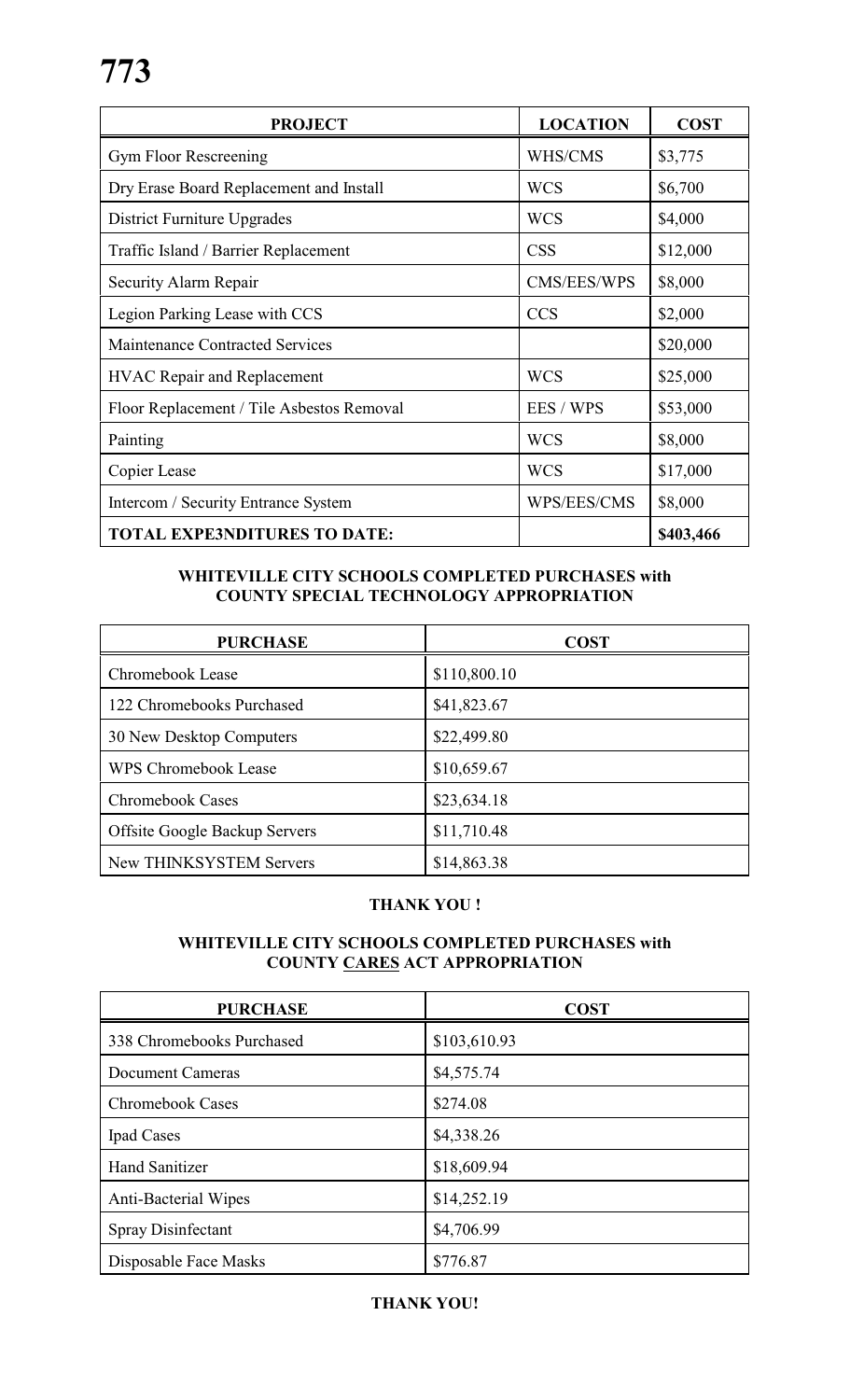# **2021 - 2022 SAFETY and SECURITY NEEDS**

| <b>Whiteville Primary School:</b>                                                                                   |          |
|---------------------------------------------------------------------------------------------------------------------|----------|
| -Sinkhole repair adjacent to Kindergarten and Cafeteria:                                                            | \$2,000  |
| -Additional Security Cameras Inside and on Playground:<br>-Awning on Front Sidewalk to Cover Car-Riders During Rain | \$4,000  |
| and Inclement Weather:                                                                                              | \$10,000 |
| -Conversion of Mercury Vapor Security Lighting to LED:                                                              | \$4,000  |
| <b>Edgewood Elementary School:</b>                                                                                  |          |
| -Removal of Storage Building no longer in use:                                                                      | \$2,000  |
| -Replacement and New Installation of Security Cameras:                                                              | \$3,000  |
| -Conversion of Mercury Vapor Security Lighting to LED:                                                              | \$3,000  |
| <b>Central Middle School:</b>                                                                                       |          |
| -Sinkhole repair in the Circle Parking Lot:                                                                         | \$500.00 |
| -Underground Fuel Storage Tank Removal (Leaking):                                                                   | \$25,000 |
| -Replacement and New Installation of Security Cameras:                                                              | \$4,500  |
| -Conversion of Mercury Vapor Security Lighting to LED:                                                              | \$3,000  |
| -Wood Replacement on Bench Seating in Courtyard:                                                                    | \$875.00 |
| <b>North Whiteville Academy:</b>                                                                                    |          |
| Emergency Entrance Exit Gravel Driveway at Rear Entrance:                                                           | \$3,000  |
| Replacement and New Installation of Security Cameras:                                                               | \$2,000  |
| Conversion of Mercury Vapor Security Lighting to LED:                                                               | \$1,500  |

#### **2021 - 2022 CAPITAL FACILITY NEEDS**

#### **Whiteville Primary School:**

| \$31,875<br>\$79,490<br>\$6,000<br>\$13,000<br>\$44,000<br>\$3,000<br>Classroom and Bathroom Painting:<br>\$10,641<br>\$30,163<br>\$24,205<br>\$21,500<br>Window Replacement for Fire Safety:<br>\$40,000<br>\$8,000<br>\$4,959<br>\$6,000<br>\$7,500<br>\$8,500<br>\$70,211<br>\$96,517<br>\$93,672<br>\$3,500<br>\$4,300 | AC Building Section A Roof Northwest Side (Replacement):          | \$71,640 |
|----------------------------------------------------------------------------------------------------------------------------------------------------------------------------------------------------------------------------------------------------------------------------------------------------------------------------|-------------------------------------------------------------------|----------|
|                                                                                                                                                                                                                                                                                                                            | AC Building Section B Roof Southwest Side (Replacement):          |          |
|                                                                                                                                                                                                                                                                                                                            | AC Building Section C Roof East Side (Replacement):               |          |
|                                                                                                                                                                                                                                                                                                                            | Bathroom Stall Partition and Door Replacement:                    |          |
|                                                                                                                                                                                                                                                                                                                            | <b>Exterior Door and Window Replacement:</b>                      |          |
|                                                                                                                                                                                                                                                                                                                            | Classroom Carpet Replacements with LVT:                           |          |
|                                                                                                                                                                                                                                                                                                                            |                                                                   |          |
|                                                                                                                                                                                                                                                                                                                            | <b>Edgewood Elementary School:</b>                                |          |
|                                                                                                                                                                                                                                                                                                                            | Parking Lot Paving (Teacher Parking Lot: East Side):              |          |
|                                                                                                                                                                                                                                                                                                                            | Parking Lot Paving (Bus Use Area):                                |          |
|                                                                                                                                                                                                                                                                                                                            | Parking Lot Paving (Circle Drive and Teacher Parking: West Side): |          |
|                                                                                                                                                                                                                                                                                                                            | Classroom Carpet Replacement with LVT:                            |          |
|                                                                                                                                                                                                                                                                                                                            |                                                                   |          |
|                                                                                                                                                                                                                                                                                                                            | <b>Classroom Bathroom and Front Porch Painting:</b>               |          |
|                                                                                                                                                                                                                                                                                                                            | <b>Central Middle School:</b>                                     |          |
|                                                                                                                                                                                                                                                                                                                            | Parking Lot Paving (Bus Use Area):                                |          |
|                                                                                                                                                                                                                                                                                                                            | Install Concrete Flume at Bus Entrance:                           |          |
|                                                                                                                                                                                                                                                                                                                            | Drainage Grading behind Outback Building w/ ABC stone:            |          |
|                                                                                                                                                                                                                                                                                                                            | Install new Drainage System from gutter to existing basin:        |          |
|                                                                                                                                                                                                                                                                                                                            | Resource Building Section A Roof (Replacement):                   |          |
|                                                                                                                                                                                                                                                                                                                            | Resource Building Section B Roof (Replacement):                   |          |
|                                                                                                                                                                                                                                                                                                                            | Gym Roof (replacement):                                           |          |
|                                                                                                                                                                                                                                                                                                                            | Classroom and Hallway Painting:                                   |          |
|                                                                                                                                                                                                                                                                                                                            | Replacement of Whiteboards in Classrooms:                         |          |

#### **Whiteville High School:**

Removal of Auditorium Dead / Overgrown vegetation; Prep for Landscaping and Drainage improvement: \$3,000 improvement: Auditorium Parking; removal of 300 cubic yards of soil / Install 200 tons of ABC stone: \$25,000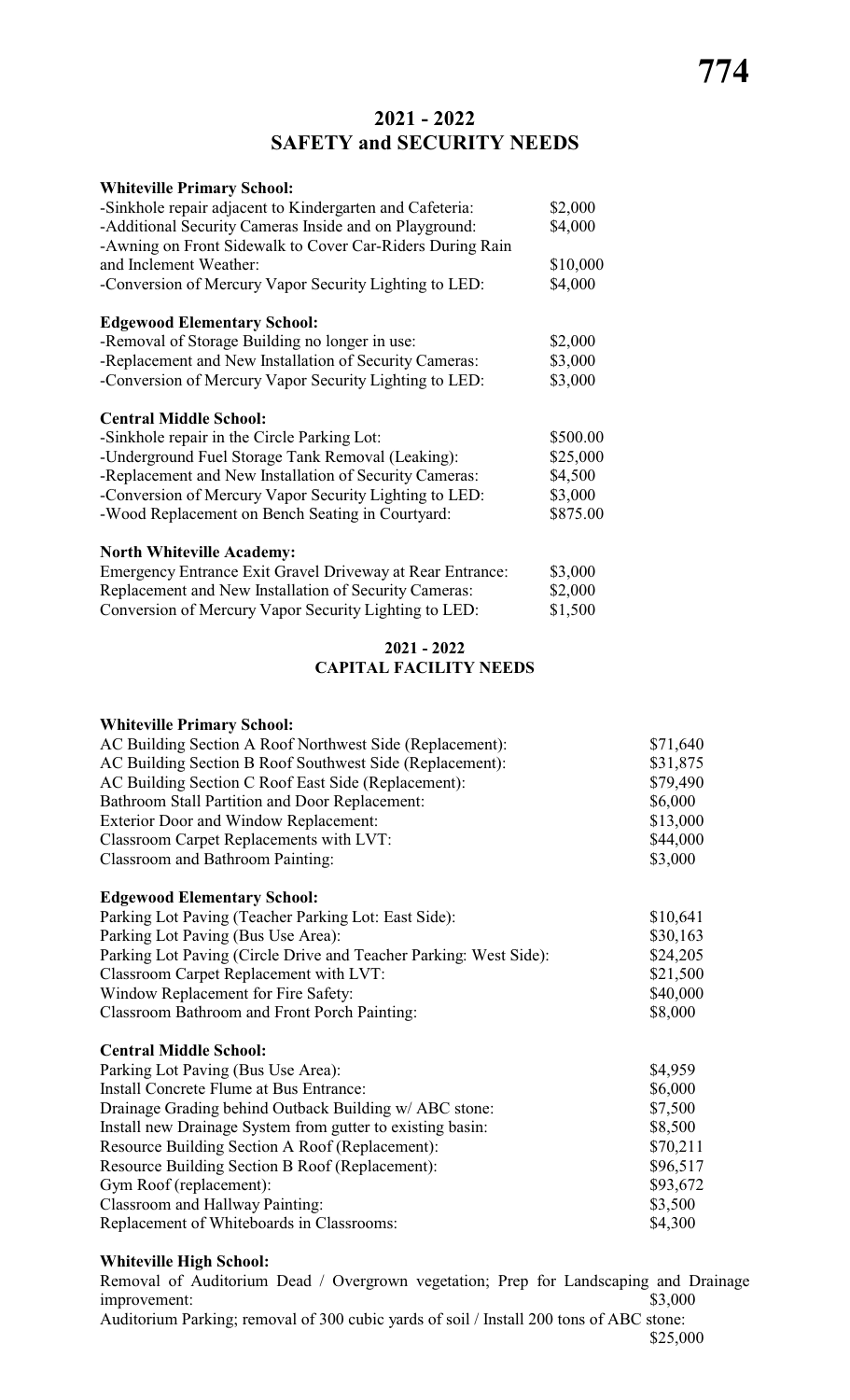# **775**

| Auditorium / Gym / Staff Parking Lot Repaving:<br>Fencing along US 701 to Williamson Street and to Old Band Room (1,480 ft. Black Vinyl Chain | \$60,582           |
|-----------------------------------------------------------------------------------------------------------------------------------------------|--------------------|
| Link with two 30 ft. roll gates):                                                                                                             | \$42,000           |
| <b>Vocational Building Roof Replacement:</b>                                                                                                  | \$147,924          |
| Science / Media Center / Hallway and Bathrooms Painted:                                                                                       | \$28,000           |
| CTE Building Classrooms / Hallway and Bathrooms Painted:                                                                                      | \$3,500            |
| Replace Carpet in Media Center with LVT:                                                                                                      | \$13,607           |
| Exterior Entrance / Exit Doors on CTE building replacement:                                                                                   | \$10,000           |
| <b>Legion Stadium Complex:</b>                                                                                                                |                    |
| Drainage improvements to prevent flooding of Locker Rooms:                                                                                    | \$5,000            |
| Locker Room Painting:                                                                                                                         | \$3,600            |
| Locker Room Lighting Repair / Replacement:                                                                                                    | \$4,100            |
| <b>Central Support Services Building:</b>                                                                                                     |                    |
| Parking Lot Paving:                                                                                                                           | \$27,889           |
| Painting:                                                                                                                                     | \$600              |
| <b>Examples of Recurring Capital Expenses:</b>                                                                                                |                    |
| <b>Copier Leases:</b>                                                                                                                         | \$35,000           |
| <b>District Computer Lease:</b>                                                                                                               | $$110.00 \times 3$ |
|                                                                                                                                               | Y e a r s          |
|                                                                                                                                               | $(\$330,000)$      |
| HVAC:                                                                                                                                         | \$75,000           |
| <b>Maintenance Contracted Services:</b>                                                                                                       | \$30,000           |
| Furniture and Equipment:                                                                                                                      | \$20,000           |
| Parking (Legion Stadium):                                                                                                                     | \$2,000            |
| Painting and Pressure Washing:                                                                                                                | \$15,000           |
| Lawn and Floor Equipment:                                                                                                                     | \$10,000           |
| Landscaping Maintenance:                                                                                                                      | \$2,500            |
| Misc. Capital Outlay Needs:                                                                                                                   | \$50,000           |
|                                                                                                                                               |                    |

#### **2021-2022 CAPITAL OUTLAY REQUEST** \$1,690,350

#### **CURRENT EXPENSE FUND HIGHLIGHTS** 2020-2021

#### **Current Expense:**

School Resource Officer Funding: Local Funding **\$24,000** State Provides Funding for one (1) High School SRO, Central Middle / North Whiteville Academy (069 Funding Source), Whiteville Primary / Edgewood Elementary School (\$20,470 from 039 - State Grant)

| <b>Classroom Supplies and Materials:</b> | \$50,000  |
|------------------------------------------|-----------|
| (Required as a part of Federal Programs) |           |
| Celebrate the Arts:                      | \$22,000  |
| <b>Employee Supplement and Benefits:</b> | \$195,000 |
| District Property / Liability Ins.:      | \$87,000  |
| <b>Workers Compensation Ins.:</b>        | \$41,000  |
| <b>Vocational Rehabilitation:</b>        | \$25,000  |
| <b>Charter School Funding:</b>           | \$183,000 |
| Maintenance (Salary / Facilities):       | \$340,000 |
| Utilities:                               | \$521,747 |

#### **Current Expense Comparison:**

| 2018-2019   | 2019-2020                     | 2020-2021                    |
|-------------|-------------------------------|------------------------------|
| \$2,155,966 | \$2,206,501 (Actual)          | \$2,272,697 (Actual)         |
|             | \$50,535 (Increase $2.34\%$ ) | \$66,196 (Increase $3.0\%$ ) |

### **State Average Per Pupil Expenditure by County: \$1,714**